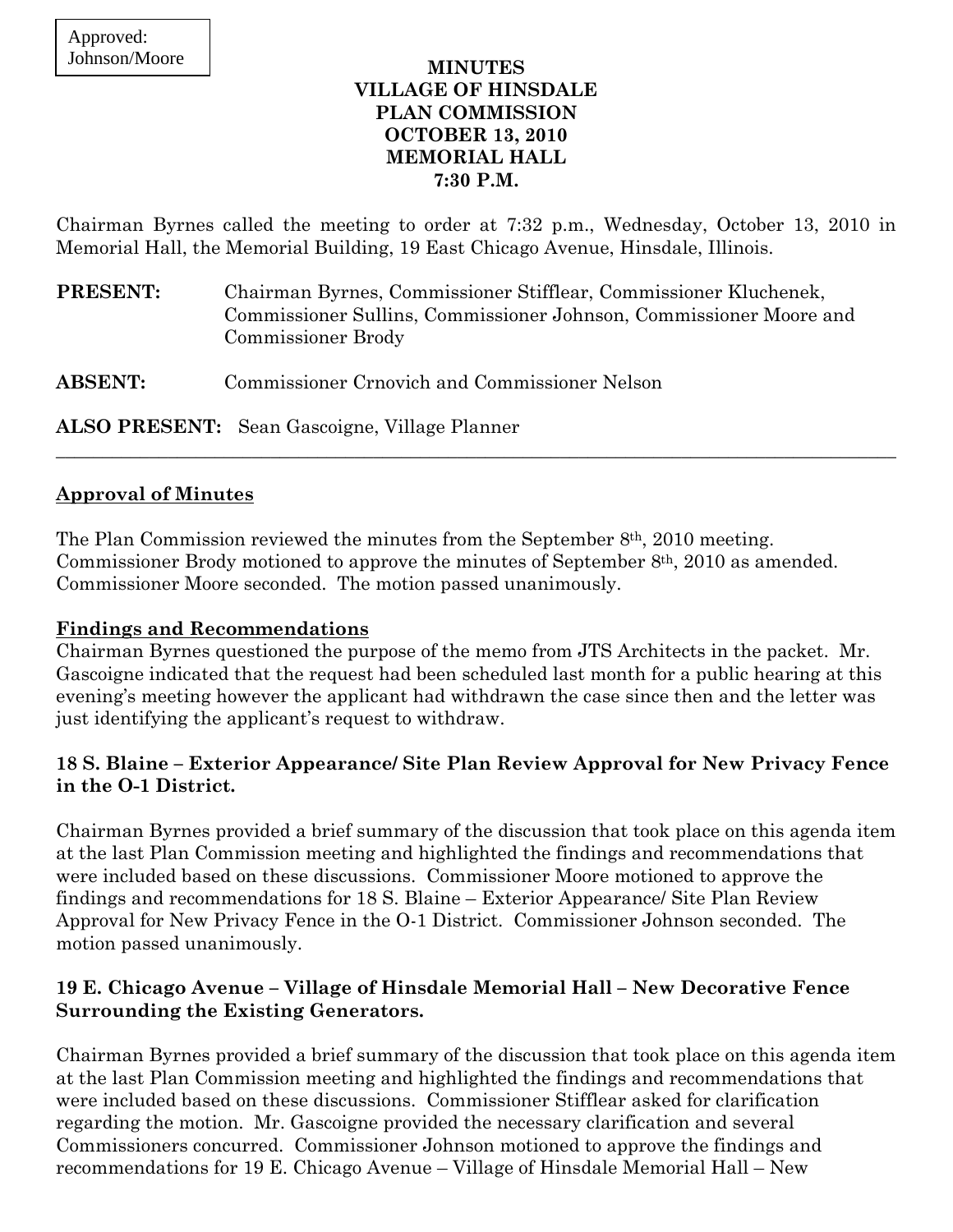#### **Plan Commission Minutes October 13, 2010**

Decorative Fence Surrounding the Existing Generators. Commissioner Moore seconded. The motion passed unanimously.

### **A-09-2010 – Village of Hinsdale – Text Amendment to Section 5-110G as it relates to existing non-conforming structures in the B-2, Central Business District.**

Chairman Byrnes provided a brief summary of the discussion that took place on this agenda item at the last Plan Commission meeting and highlighted the findings and recommendations that were included based on these discussions. Commissioner Brody motioned to approve the findings and recommendations for case A-09-2010 – Village of Hinsdale – Text Amendment to Section 5- 110G as it relates to existing non-conforming structures in the B-2, Central Business District. Commissioner Stifflear seconded. The motion passed unanimously.

#### **A-13-2010 – John Weinberger/Continental Motors – Special Use Permit for a Planned Development and Exterior Appearance/Site Plan Review approval for Façade Improvements to the Existing Car Dealership.**

Chairman Byrnes provided a brief summary of the discussion that took place on this agenda item at the last Plan Commission meeting and highlighted the findings and recommendations that were included based on these discussions. Commissioner Kluchenek motioned to approve the findings and recommendations for case A-13-2010 – John Weinberger/Continental Motors – Special Use Permit for a Planned Development and Exterior Appearance/Site Plan Review approval for Façade Improvements to the Existing Car Dealership. Commissioner Moore seconded. The motion passed unanimously.

## **A-17-2010 – Village of Hinsdale – Text Amendment to Provide Limited Authority to the Village Board for Variations.**

Chairman Byrnes provided a brief summary of the discussion that took place on this agenda item at the last Plan Commission meeting and highlighted the findings and recommendations that were included based on these discussions. Commissioner Stifflear motioned to approve the findings and recommendations for case A-17-2010 – Village of Hinsdale – Text Amendment to Provide Limited Authority to the Village Board for Variations. Commissioner Johnson seconded. The motion passed unanimously.

## **Scheduling of Public Hearings**

**A-14-2010 – 303-315 W. 57th Street (Hinsdale Central High School) – Map Amendment from R-3, Single-Family Residential to IB, Institutional Buildings.** 

Chairman Byrnes stated the public hearing would be scheduled for November 10, 2010.

## **Sign Permit Review**

# **28 W. Chicago Avenue – Dentistry by Design – Two Awning Signs**

Karen Blair, applicant and owner of Dentistry by Design, provided a brief description of the proposal. She stated her proposal included a one awning sign on each street frontage as they